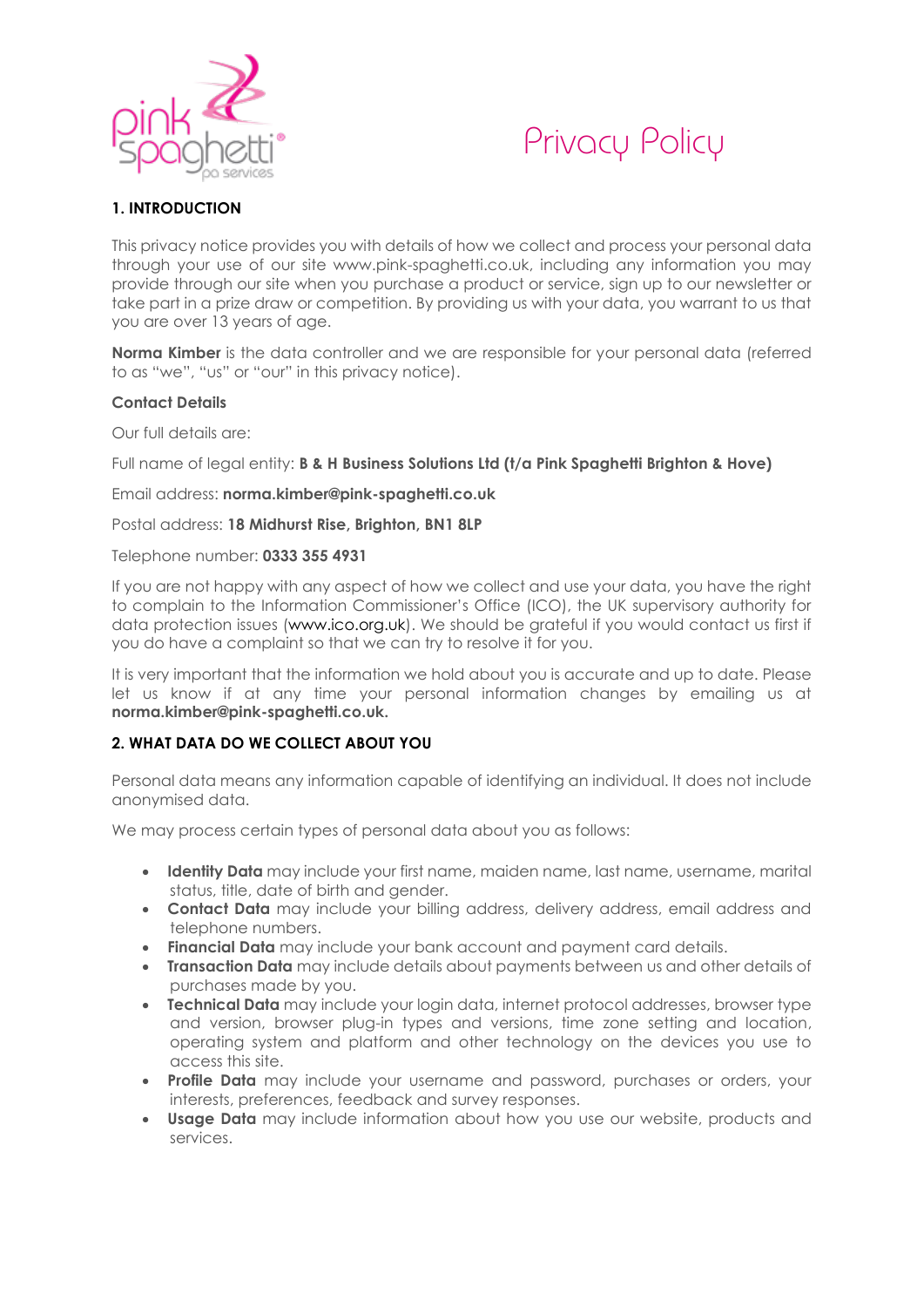



• **Marketing and Communications Data** may include your preferences in receiving marketing communications from us and our third parties and your communication preferences.

We may also process Aggregated Data from your personal data but this data does not reveal your identity and as such in itself is not personal data. An example of this is where we review your Usage Data to work out the percentage of website users using a specific feature of our site. If we link the Aggregated Data with your personal data so that you can be identified from it, then it is treated as personal data.

#### **Sensitive Data**

We do not collect any Sensitive Data about you. Sensitive data refers to data that includes details about your race or ethnicity, religious or philosophical beliefs, sex life, sexual orientation, political opinions, trade union membership, information about your health and genetic and biometric data. We do not collect any information about criminal convictions and offences.

## **3. HOW WE COLLECT YOUR PERSONAL DATA**

We collect data about you through a variety of different methods including:

- **Direct interactions:** You may provide data by filling in forms on our site (or otherwise) or by communicating with us by post, phone, email or otherwise, including when you:
- order our products or services;
- create an account on our site;
- subscribe to our service or publications;
- request resources or marketing be sent to you;
- enter a competition, prize draw, promotion or survey; or
- give us feedback.
- **Automated technologies or interactions:** As you use our site, we may automatically collect Technical Data about your equipment, browsing actions and usage patterns. We collect this data by using cookies, server logs and similar technologies. We may also receive Technical Data about you if you visit other websites that use our cookies. Please see our [cookie policy](https://www.pink-spaghetti.co.uk/cookie-policy/) for further details.
- **Third parties or publicly available sources:** We may receive personal data about you from various third parties and public sources as set out below:
	- o analytics providers such as Google based outside the EU;
	- o advertising networks such as Facebook based outside the EU; and

## **4. HOW WE USE YOUR PERSONAL DATA**

We will only use your personal data when legally permitted. The most common uses of your personal data are:

- Where we need to perform the contract between us.
- Where it is necessary for our legitimate interests (or those of a third party) and your interests and fundamental rights do not override those interests.
- Where we need to comply with a legal or regulatory obligation.

Generally, we do not rely on consent as a legal ground for processing your personal data, other than in relation to sending marketing communications to you via email or text message.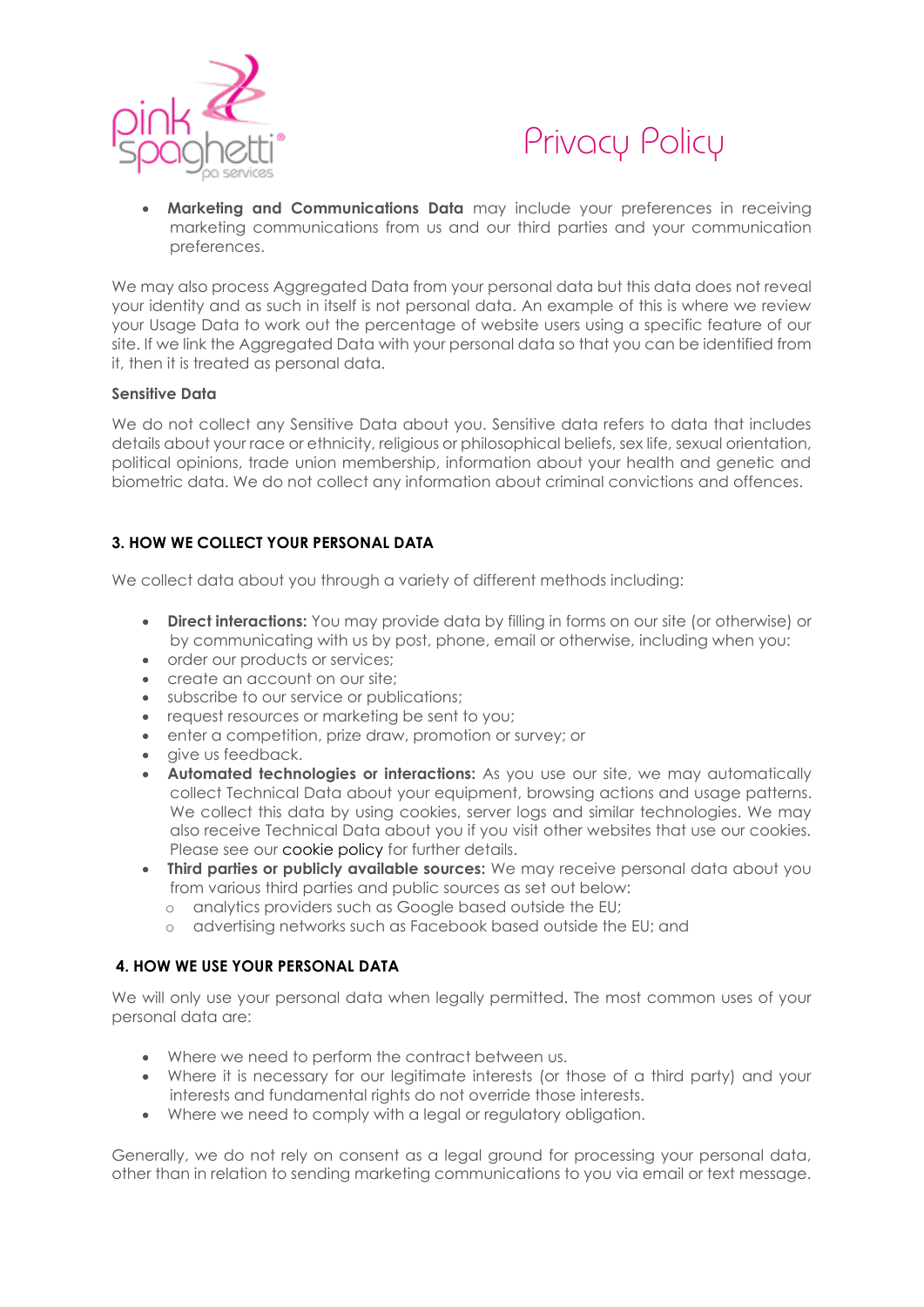



You have the right to withdraw consent to marketing at any time by emailing us at **norma.kimber@pink-spaghetti.co.uk**

#### **Purposes of processing your personal data**

Set out below is a description of the ways we intend to use your personal data and the legal grounds on which we will process such data. We have also explained what our legitimate interests are where relevant.

We may process your personal data for more than one lawful ground, depending on the specific purpose for which we are using your data. Please email us at **norma.kimber@pinkspaghetti.co.uk** if you need details about the specific legal ground we are relying on to process your personal data where more than one ground has been set out in the table below.

| <b>Purpose/Activity</b>                                                                                                                                                                    | <b>Type of data</b>                                                                                    | Lawful basis for processing                                                                                                                                                                                                                |
|--------------------------------------------------------------------------------------------------------------------------------------------------------------------------------------------|--------------------------------------------------------------------------------------------------------|--------------------------------------------------------------------------------------------------------------------------------------------------------------------------------------------------------------------------------------------|
| To register you as a new<br>customer                                                                                                                                                       | (a) Identity<br>(b) Contact                                                                            | Performance of a contract<br>with you                                                                                                                                                                                                      |
| To process and deliver your<br>order<br>including:<br>(a) Manage payments, fees<br>and charges<br>(b) Collect and recover<br>money owed to<br>US                                           | (a) Identity<br>(b) Contact<br>(c) Financial<br>(d) Transaction<br>(e) Marketing and<br>Communications | (a) Performance of a<br>contract with you<br>(b) Necessary for our<br>legitimate interests to<br>recover debts owed to us                                                                                                                  |
| To manage our relationship<br>with you which will include:<br>(a) Notifying you about<br>changes to our terms or<br>privacy policy<br>(b) Asking you to leave a<br>review or take a survey | (a) Identity<br>(b) Contact<br>(c) Profile<br>(d) Marketing and<br>Communications                      | (a) Performance of a<br>contract with you<br>(b) Necessary to comply<br>with a legal obligation<br>(c) Necessary for our<br>legitimate interests to keep<br>our records updated and to<br>study how customers use<br>our products/services |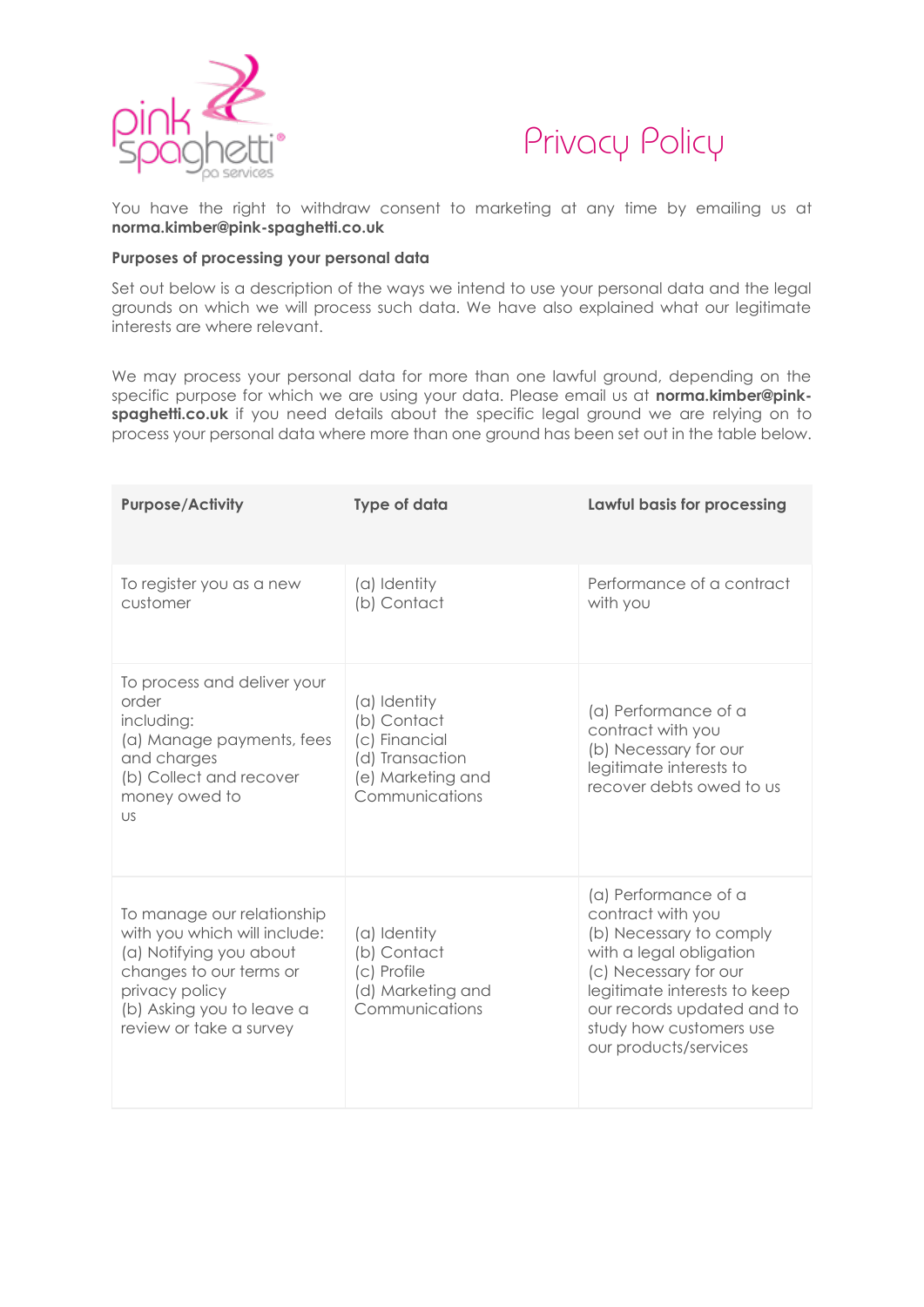

# Privacy Policy

| To enable you to partake in<br>a prize draw, competition or<br>complete a survey                                                                                                      | (a) Identity<br>(b) Contact<br>(c) Profile<br>(d) Usage<br>(e) Marketing and<br>Communications                  | (a) Performance of a<br>contract with you<br>(b) Necessary for our<br>legitimate interests to study<br>how customers use our<br>products/services, to<br>develop them and grow our<br>business Communications                                                                                                      |
|---------------------------------------------------------------------------------------------------------------------------------------------------------------------------------------|-----------------------------------------------------------------------------------------------------------------|--------------------------------------------------------------------------------------------------------------------------------------------------------------------------------------------------------------------------------------------------------------------------------------------------------------------|
| To administer and protect<br>our business and our site<br>(including troubleshooting,<br>data analysis, testing,<br>system maintenance,<br>support, reporting and<br>hosting of data) | (a) Identity<br>(b) Contact<br>(c) Technical                                                                    | (a) Necessary for our<br>legitimate interests for<br>running our business,<br>provision of administration<br>and IT services, network<br>security, to prevent fraud<br>and in the context of a<br>business reorganisation or<br>group restructuring exercise<br>(b) Necessary to comply<br>with a legal obligation |
| To deliver relevant content<br>and advertisements to you<br>and measure and<br>understand the<br>effectiveness of our<br>advertising                                                  | (a) Identity<br>(b) Contact<br>(c) Profile<br>(d) Usage<br>(e) Marketing and<br>Communications<br>(f) Technical | Necessary for our legitimate<br>interests to study how<br>customers use our<br>products/services, to<br>develop them, to grow our<br>business and to inform our<br>marketing strategy                                                                                                                              |
| To use data analytics to<br>improve our website,<br>products/services,<br>marketing, customer<br>relationships and<br>experiences                                                     | (a) Technical<br>(b) Usage                                                                                      | Necessary for our legitimate<br>interests to define types of<br>customers for our products<br>and services, to keep our<br>site updated and relevant,<br>to develop our business and<br>to inform our marketing<br>strategy                                                                                        |
| To make suggestions and<br>recommendations to you                                                                                                                                     | (a) Identity<br>(b) Contact<br>(c) Technical                                                                    | Necessary for our legitimate<br>interests to develop our                                                                                                                                                                                                                                                           |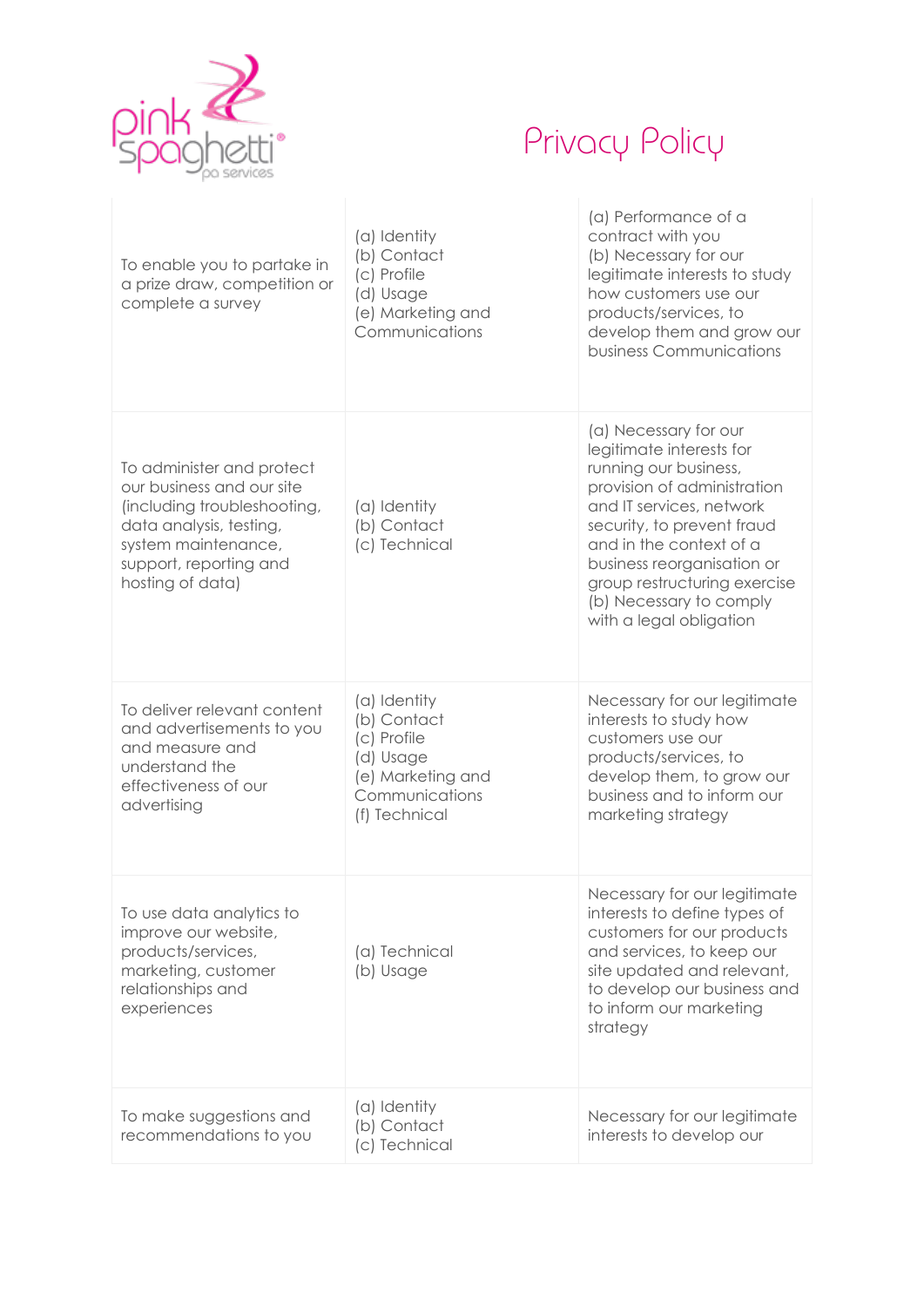



| about goods or services that   (d) Usage<br>may be of interest to you | (e) Profile |
|-----------------------------------------------------------------------|-------------|
|                                                                       |             |

products/services and grow our business

#### **Marketing communications**

You will receive marketing communications from us if you have:

- (i) requested information from us or purchased goods or services from us; or
- (ii) if you provided us with your details when you entered a competition or registered for a promotion or free resources; and
- (iii) in each case, you have not opted out of receiving that marketing. We will get your express opt-in consent before we share your personal data with any third party for marketing purposes.

You can ask us or third parties to stop sending you marketing messages at any time by following the opt-out links on any marketing message sent to you or by emailing us at **norma.kimber@pink-spaghetti.co.uk** at any time.

Where you opt out of receiving our marketing communications, this will not apply to personal data provided to us as a result of a product/service purchase, warranty registration, product/service experience or other transactions.

#### **Change of purpose**

We will only use your personal data for the purposes for which we collected it, unless we reasonably consider that we need to use it for another reason and that reason is compatible with the original purpose. If you wish to find out more about how the processing for the new purpose is compatible with the original purpose, please email us at **norma.kimber@pinkspaghetti.co.uk**

If we need to use your personal data for a purpose unrelated to the purpose for which we collected the data, we will notify you and we will explain the legal ground of processing. We may process your personal data without your knowledge or consent where this is required or permitted by law.

# **5. DISCLOSURES OF YOUR PERSONAL DATA**

We may have to share your personal data with the parties set out below for the purposes set out in the table in paragraph 4 above:

- Service providers who provide IT and system administration services.
- Professional advisers including lawyers, bankers, auditors and insurers who provide consultancy, banking, legal, insurance and accounting services.
- HM Revenue & Customs, regulators and other authorities based in the United Kingdom and other relevant jurisdictions who require reporting of processing activities in certain circumstances.
- Social media outlets whom we use to deliver relevant content and advertisements to you.
- Cloud providers and email marketing platforms, such as DropBox and Mailchimp, in order to manage our relationship with you.
- Third parties to whom we sell, transfer, or merge parts of our business or our assets.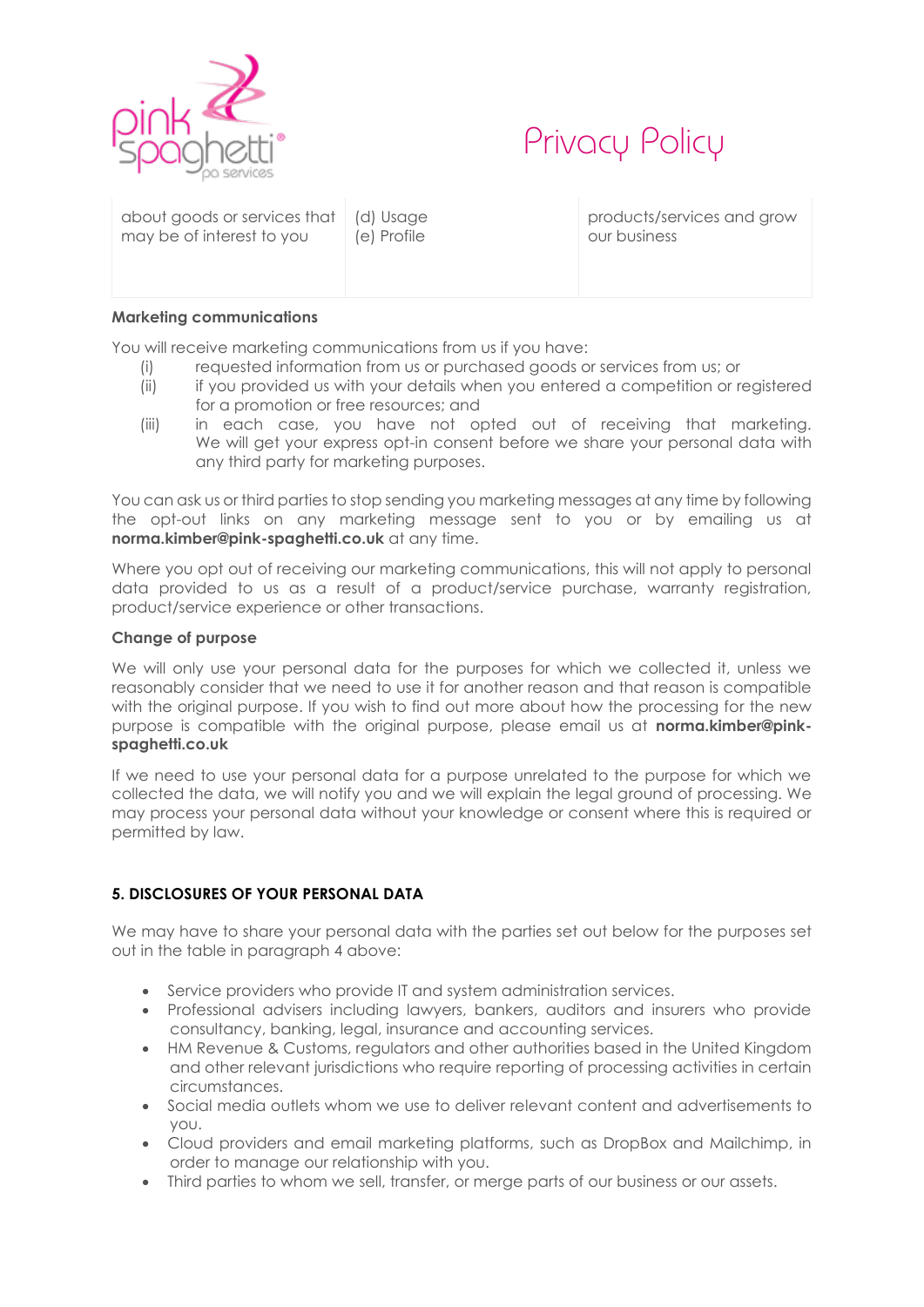



We require all third parties to whom we transfer your data to respect the security of your personal data and to treat it in accordance with the law. We only allow such third parties to process your personal data for specified purposes and in accordance with our instructions.

### **6. INTERNATIONAL TRANSFERS**

We share your personal data within our group of companies which involves transferring your data outside the European Economic Area **(EEA)**.

Countries outside of the European Economic Area **(EEA)** do not always offer the same levels of protection to your personal data, so European law has prohibited transfers of personal data outside of the EEA unless the transfer meets certain criteria.

Many of our third parties service providers are based outside the European Economic Area **(EEA)** so their processing of your personal data will involve a transfer of data outside the EEA.

Whenever we transfer your personal data out of the EEA, we do our best to ensure a similar degree of security of data by ensuring at least one of the following safeguards is implemented:

- We will only transfer your personal data to countries that have been deemed to provide an adequate level of protection for personal data by the European Commission; or
- Where we use certain service providers, we may use specific contracts or codes of conduct or certification mechanisms approved by the European Commission which give personal data the same protection it has in Europe; or
- Where we use providers based in the United States, we may transfer data to them if they are part of the EU-US Privacy Shield which requires them to provide similar protection to personal data shared between Europe and the US

If none of the above safeguards is available, we may request your explicit consent to the specific transfer. You will have the right to withdraw this consent at any time.

Please email us at **norma.kimber@pink-spaghetti.co.uk** if you want further information on the specific mechanism used by us when transferring your personal data out of the EEA.

## **7. DATA SECURITY**

We have put in place appropriate security measures to prevent your personal data from being accidentally lost, used or accessed in an unauthorised way, altered or disclosed. In addition, we limit access to your personal data to those employees, agents, contractors and other third parties who have a business need to know such data. They will only process your personal data on our instructions and they are subject to a duty of confidentiality.

We have put in place procedures to deal with any suspected personal data breach and will notify you and any applicable regulator of a breach where we are legally required to do so.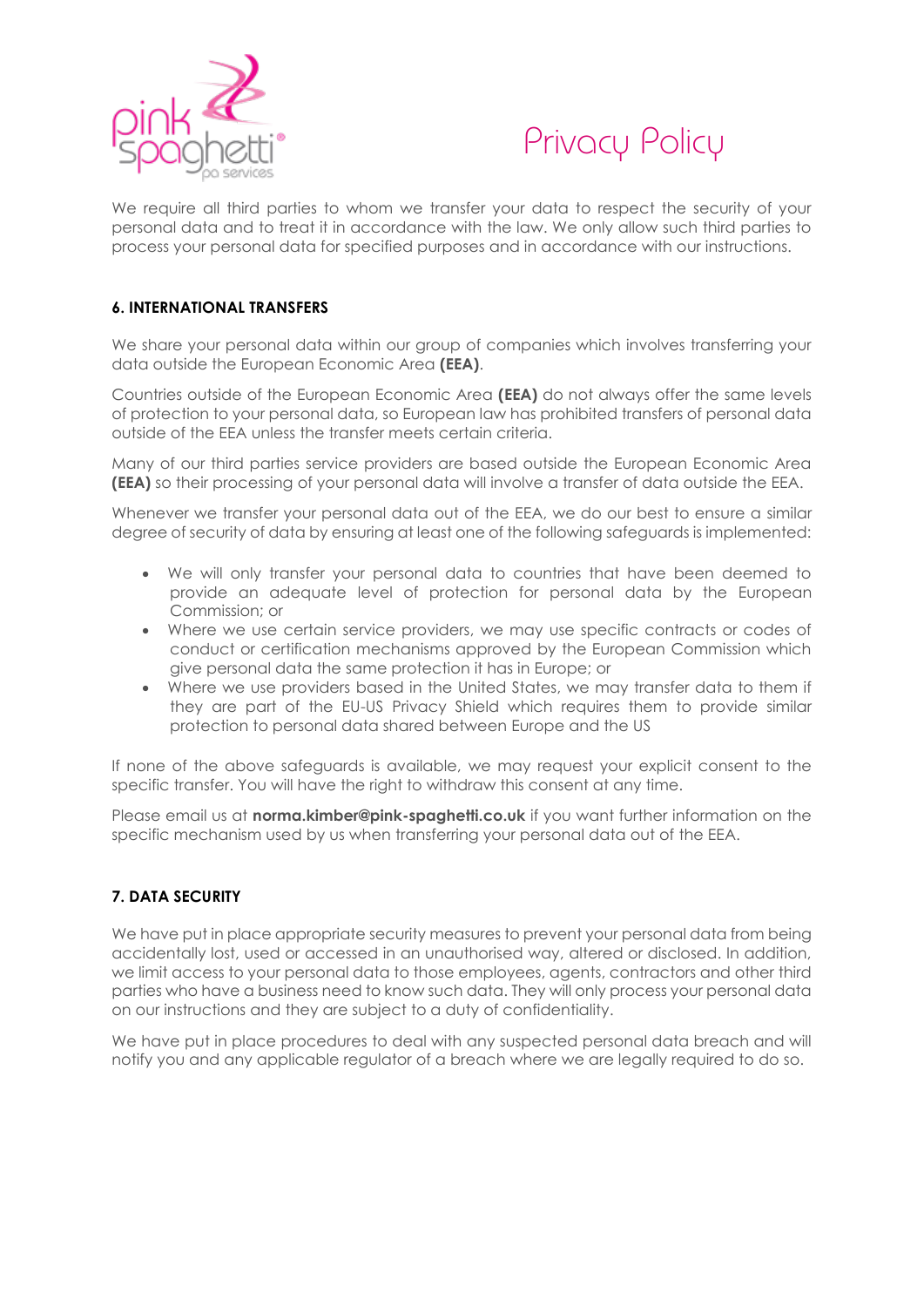



# **8. DATA RETENTION**

We will only retain your personal data for as long as necessary to fulfil the purposes we collected it for, including for the purposes of satisfying any legal, accounting, or reporting requirements.

To determine the appropriate retention period for personal data, we consider the amount, nature, and sensitivity of the personal data, the potential risk of harm from unauthorised use or disclosure of your personal data, the purposes for which we process your personal data and whether we can achieve those purposes through other means, and the applicable legal requirements.

By law we have to keep basic information about our customers (including Contact, Identity, Financial and Transaction Data) for six years after they cease being customers for tax purposes.

In some circumstances you can ask us to delete your data: see below for further information.

In some circumstances, we may anonymise your personal data (so that it can no longer be associated with you) for research or statistical purposes in which case we may use this information indefinitely without further notice to you.

# **9. YOUR LEGAL RIGHTS**

Under certain circumstances, you have rights under data protection laws in relation to your personal data. These include the right to:

- Request access to your personal data.
- Request correction of your personal data.
- Request erasure of your personal data.
- Object to processing of your personal data.
- Request restriction of processing your personal data.
- Request transfer of your personal data.
- Right to withdraw consent.

You can see more about these rights at: [https://ico.org.uk/for-organisations/guide-to-the](https://ico.org.uk/for-organisations/guide-to-the-general-data-protection-regulation-gdpr/individual-rights/)[general-data-protection-regulation-gdpr/individual-rights/](https://ico.org.uk/for-organisations/guide-to-the-general-data-protection-regulation-gdpr/individual-rights/) If you wish to exercise any of the rights set out above, please email us at **norma.kimber@pink-spaghetti.co.uk.**

You will not have to pay a fee to access your personal data (or to exercise any of the other rights). However, we may charge a reasonable fee if your request is clearly unfounded, repetitive or excessive. Alternatively, we may refuse to comply with your request in these circumstances.

We may need to request specific information from you to help us confirm your identity and ensure your right to access your personal data (or to exercise any of your other rights). This is a security measure to ensure that personal data is not disclosed to any person who has no right to receive it. We may also contact you to ask you for further information in relation to your request to speed up our response.

We try to respond to all legitimate requests within one month. Occasionally it may take us longer than a month if your request is particularly complex or you have made a number of requests. In this case, we will notify you and keep you updated.